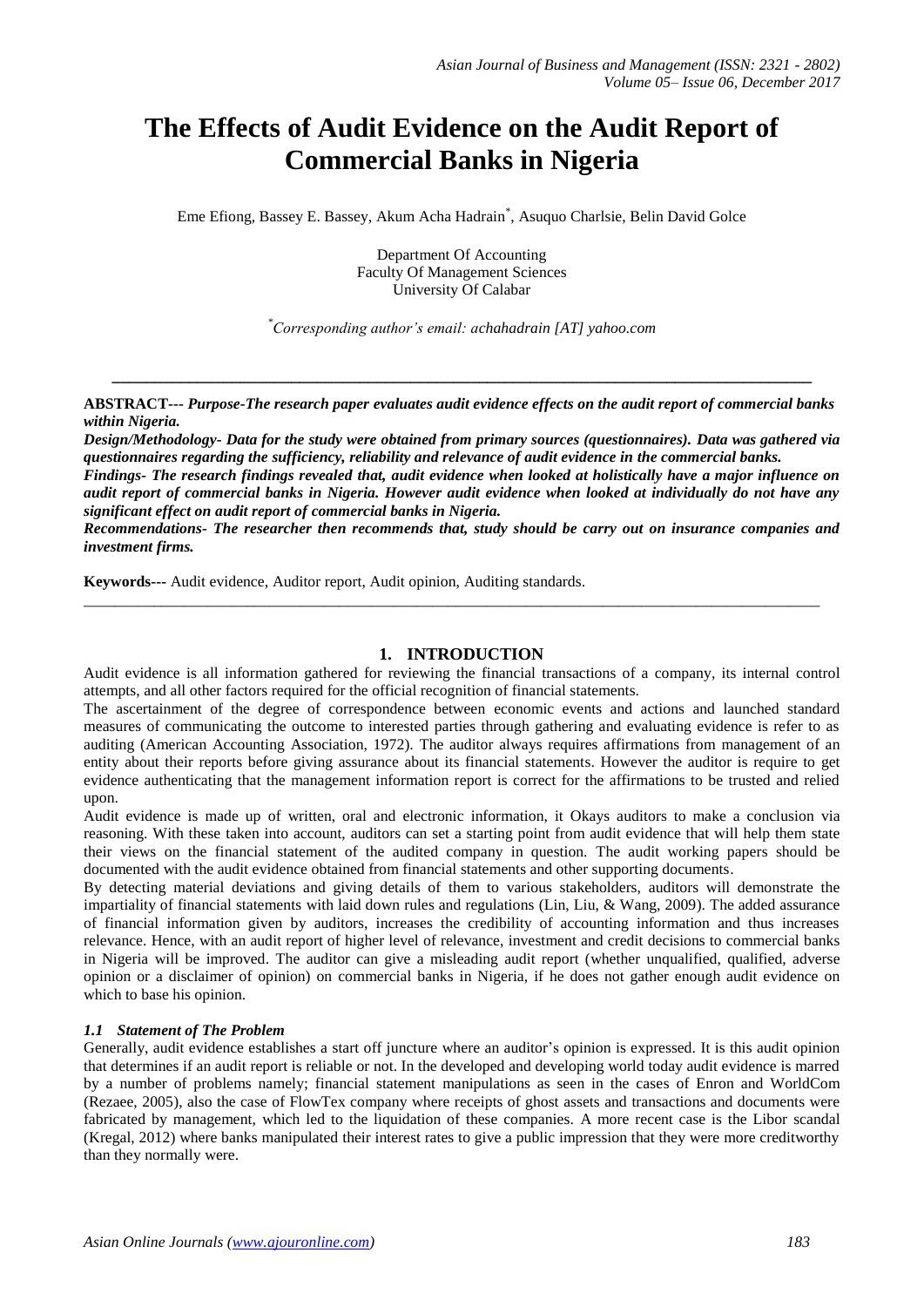Nigeria has had its own share of these problems. This research therefore seeks to examine the effects of sufficient, reliable and relevance audit evidence on audit report of commercial banks in Nigeria. This is because users especially the investors often complained that after going through the audited financial records of a commercial bank, it often shows the bank is doing well. But after two to three years after investing their money in the bank, it start facing liquidity and going concern problems.

## *1.2 Research Objectives*

The effects of audit evidence on the audit report of commercial banks in Nigeria is the principal objective of this paper. The sub objectives are:

(i) To examine the effect of sufficiency of audit evidence on audit report of commercial banks in Nigeria.

(ii) To determine the influence of audit evidence reliability on audit report of commercial banks in Nigeria.

(iii) To identify the effect of audit evidence relevance on audit report of commercial banks in Nigeria.

#### *1.3 Research Questions*

(1) Is there any significant relationship between sufficient audit evidence and the audit report of commercial banks in Nigeria?

(2) Does audit report in commercial banks in Nigeria depend significantly on the reliability of audit evidence?

(3) Do relevance of audit evidence affect audit report of commercial banks in Nigeria?

#### *1.4 Research Hypotheses*

The following hypotheses are stated in the null form  $(H_0)$ 

H1: Sufficiency of audit evidence does not significantly affect audit report.

H2: Reliable audit evidence does not positively affect audit report.

H3: Relevance audit evidence does not significantly affect audit report.

# **2. LITERATURE REVIEW**

#### *2.1 Theoretical Framework*

#### **Agency theory**

It holds that an auditor is hired for the mutual benefits of the third party and the management. Here a company could be seen as a network of indentures. Some sets (employees, debtors, contractors, customers) bring about diverse contributions for a price tag to the company. The supervision of the indentures of these groups and the groups are the aims of the management. It looks for ways to heighten them: lower prices for obtained stocks, higher prices for goods sold, lower loans interest rates, higher price per share and lower employees' salaries. In these indentures, the agent is the management, she strive to acquire donations from the principal (sponsors, owners, personnel). An external auditor is then hired to examine the company's financial statements, so as to give interested users of the financial statement added assurance relating the activities of the company in question

#### **Policeman's Theory**

It holds that the detection, prevention and deterring of fraud is accountable for by the auditor. This was definitely the situation in the  $20<sup>th</sup>$  century. Although, giving a clean and clear opinion of the financial statements being audited thus providing added assurance to the users is nowadays the center of attention of auditors. Fraud identification, perhaps remains a major issue in the discussion of the responsibilities of auditors, especially when an auditor subsequently discovers fraud in the financial statement. Thus the auditors' responsibilities of fraud detection will be on an increase. .

# **The Theory Lending Credibility**

It posits that management uses the audited financial statements of a company to heighten the stakeholder's optimism in the management and the company's activities. Stakeholders frequently compose their appraisal provisionally on the financial statements and for that reason constrained to believe that the financial statements being audited is true and fair with regards to the financially viable state of the firm they are willing to do investment in. However, other theories like the "efficient market theory" holds that the enlightenment that the auditor present on the financial statements and the Lending Credibility theory is only reasonable and not absolute. The stakeholders however expects certain qualities in the audit report to be maintain by the auditor. For the auditors to attain such supposition, professional bodies carried out certain precautions such as IFAC and their outline that is established in ISA 220.

## *2.2 Conceptual Framework*

#### **Auditors report**

Adeniyi (2004) the channel by which auditors give their judgment on the true and fair view of the financial statements of a company for the advantage of mainly the shareholders, but likewise other stakeholders as well is known as an audit report. The report of auditors on financial statements must comprise a pure communication of opinion, centered on assessment and review on the evidence gathered and the decision drawn from it in the audit assignment. Investors' protection lead to several ups and downs in financial reporting, accounting and auditing. By imposing a right of liability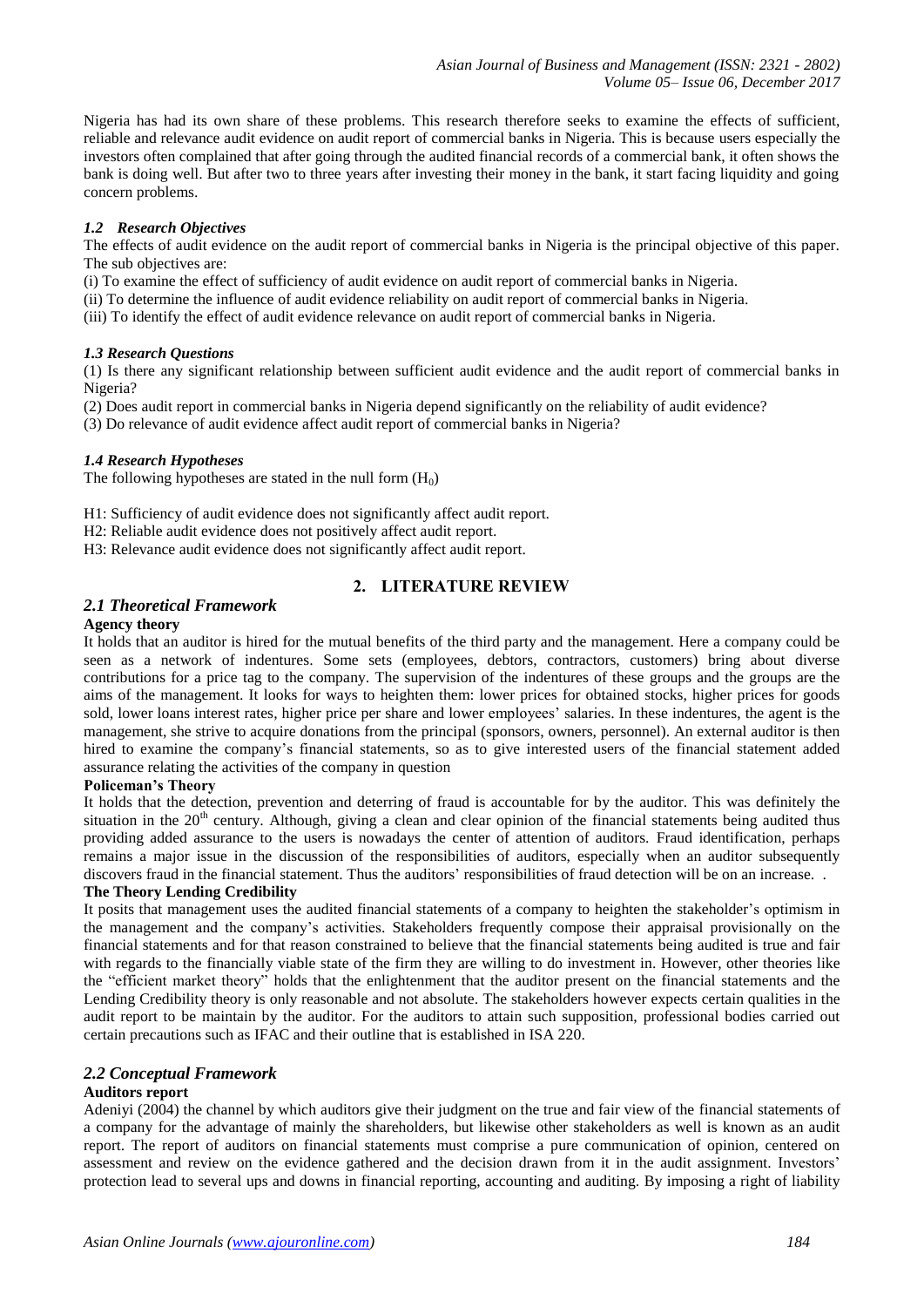on company managers, investors protection is achieved (Crowther & Jatana, 2005). In principle, auditing plays a role to minimize the residual loss resulting from managers' resourcefulness and reduce accounting numbers asymmetry information in financial reporting. More precisely, the wanted assurance for investors when trusting on audited financial statements is provided by auditing.

# **Sufficient audit evidence and the audit report**

Sufficiency is looking at the quantity audit evidence. The timing and nature of audit procedures is related to the appropriateness of audit evidence. Audit evidence should be 'sufficient' and 'appropriate' according to the ISA. Appropriateness is attained when the evidence obtained is reliable and relevant. Sufficiently documented audit evidence helps the auditor to issue a report. The opinion of the auditors in his report needs to be supported by the audit evidence and how the auditor arrived at his audit opinion should be shown in the audit file. With regards to this, audit firms in the past (such as Enron scandal) were blamed by regulatory bodies and the public because they didn't gathered sufficient or appropriate audit evidence to base their audit opinion. When planning audit procedures, auditors must believe that the procedures are sufficient enough to gather the quality audit evidence they need. (Collin Steve, ISA 500) relevance and reliability of audit information are other features an auditor needs to consider vital as audit evidence.

### **Relevance of audit evidence and the audit report**

Adeniyi (2004) when reporting and forming an opinion on the financial statement the overall audit objective needs to be considered in relation to the relevance of the audit evidence. Where affirmative validations are used, it is essential to check nonresponses with other reliable evidence of the remaining balance in order to preserve the integrity of the sample. These evidence consist of sales orders of written customer, customer signed delivery notes (Florea, 2010). Nowadays, the auditing profession has come to a conjoint treaty with the banking industry in many countries on the technique to be use in pursuing verifications. A commonly use form is one with open questions for the bank to complete which is standardize. The proof ought to be reliable since banks normally keep a high degree of internal control over customer history and balances (Florea, 2010).

#### **Reliability of audit evidence and the audit report**

Abou-Seada and Abdel-Kader (2003), the gathering and evaluation of audit evidence is the core to any audit work. Standards of auditing advocates that in forming a report, auditors should get appropriate evidence enough to brace their opinions. Soltani (2007), the fabric of the audit process is audit evidence. In 2010, International Assurance and Auditing Standards Board [IAASB] modernize audit evidence via two standards (IFAC, 2010). The two principal standards are: '*Audit Evidence'* ISA 500 and '*Specific Items and Additional Considerations for Audit Evidence-*' ISA 501 (IFAC, 2010). The audit evidence that the auditor gathers and bed their expert judgment on must be attain to the minimum standard anticipated by the auditor is a requirement of ISA 500 (IFAC, 2010a). ISA 501 gives further enlightenment to backing ISA 500 causing auditors to have specimens plus clearly analyzed characteristics for particular transactions and items (IFAC, 2010a). The origin of audit evidence has a key role on reliability as audit evidence quality is conditional on it (Missah, 2008). Goodwin (1999) the auditor recognizes and more acceptably regards the self-sufficient source than the non-self-sufficient source, but the auditor needs to know the origin in order to affirm and rely on the source *"Audit evidence derived from an independent source may not be reliable if the source is not known*" (IFAC, 2010a: Para. 4). Some researches in fields of auditing shows the persuasive power of evidence is vital to the determinants of objectivity and competency of its origin (Marris, 2010). However, Rose (2003) advice that the validity of particular information and/or its origin is not practically determine. Janvrin (2001) and ISA 500 (2010a), externally generated evidence must be given higher eloquence by auditors to internally generated evidence. Although, gathering of evidence from external parties may cause the auditors to be powerless. Where deferrals occurs in gathering replies and demand for facts, the auditor will be left with no option but to put their faith on internal bases for which audit evidence will be obtain (Caster & Pincus, 1996). Salterio & Koonce (1997), information obtained from members within the audit team is highly regarded by the auditor than that from the client's employee.

#### *2.3 Empirical review.*

AlAngari (2006), brought forward that auditors are to be responsive to impartiality of the origin of proof. Augustine, Chijioke, Lucky, Odeyile and Kinglsey (2013) found out that sufficiency of audit evidence had a negative but insignificant relationship with audit evidence while reliability of audit evidence had a positive coefficient sign but insignificant relationship with audit report. This is so because there is no mathematical formula, neither a specific model in order to evaluate the quality of audit evidences. Audit evidence quality depends upon the professional judgment concerning the audit technical standards, the accounting references and nevertheless upon the auditor's ethics Salterio  $\&$ Koonce, (1997) auditors appraise proof from a fellow colleague in the profession with greater sufficiency, reliability and relevance than that brought forth by the management of a company, judging to the fact that the auditor colleague will be more unbiased than the client's management. This research therefore seeks to examine the effects of sufficient, reliable and relevance audit evidence on audit report of commercial banks in Nigeria.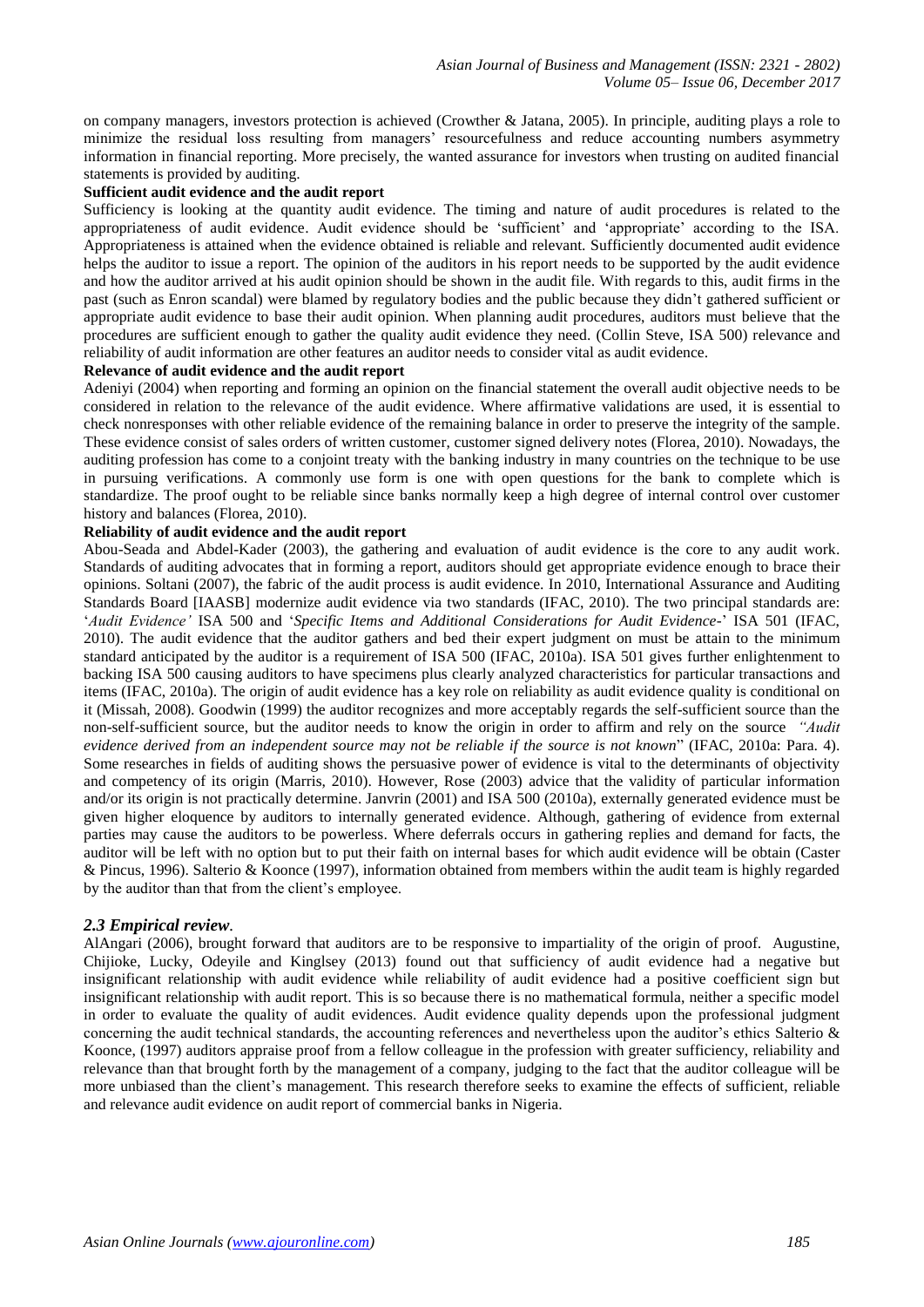# **3. METHODOLOGY**

# *3.1 Research Design*

The survey research design was used because the study made use of primary data. Primary data is information that is collected specifically for the purpose of the research in hand and it is always collected from the field. The survey method of research design was used to elicit information from the respondents through questionnaires. A questionnaire was used for soliciting information about the independent variables (Audit evidence information) and the dependent variable (Audit Report). Questions used in the questionnaires were multiply choice questions (that is questions with answer options to choose from). Likert type questions which refer to a kind of multiple choice question that measures the intensity of the respond which agrees to a statement made. One hundred questionnaires were administered to commercial banks' branch managers and accountants. The population of the study comprised of all the commercial banks in Nigeria. A sample size of fifteen commercial banks listed on the Nigeria stock market from 2012 to 2015 was considered for this study. Data were obtained from fifteen commercial banks; United Bank of Africa (UBA), Heritage Bank, Union Bank, Zenith Bank, Fidelity Bank, Wema Bank, Diamond Bank, Ecobank, Access Bank, Guaranty Trust Bank, Skye Bank, Stanbic IBTC Bank, Sterling Bank, Unity Bank and Jaiz Bank

# *3.2 Model Specification*

The study specifies a simple regression equation model. The regression model was used to examine the effect of audit evidence on audit report. To examine the relationship that exists between Audit Evidence and Audit Report, a linear equation was used. The two variables involved include Audit Evidence and Audit Report. The regression equation was computed as:

| computed as.                                                                   |  |
|--------------------------------------------------------------------------------|--|
|                                                                                |  |
| Where:                                                                         |  |
| $Y =$ Audit Report                                                             |  |
| $X =$ Audit Evidence (independent variables)                                   |  |
| $\beta$ = Coefficient of financial structure                                   |  |
| $\mu_1$ = Error term                                                           |  |
| Explicitly, equation 1 can be defined as:                                      |  |
|                                                                                |  |
| Representing two variables of the construct, the equation below is formulated. |  |
|                                                                                |  |
| The above can be deduced to the model below.                                   |  |
|                                                                                |  |
| Therefore, the Regression Equation is:                                         |  |
|                                                                                |  |
| Where:                                                                         |  |
| <b>AUR</b> = Audit Report                                                      |  |
| $SUF = Sufficiency$                                                            |  |
| RELIA= Reliability                                                             |  |
| <b>RELE= Relevance</b>                                                         |  |
|                                                                                |  |

# **4. DATA PRESENTATION AND ANALYSIS**

Hundred (100) questionnaires were given out to respondents but only 70 were returned and usable, and subsequently analyzed. The data were analyzed using the linear regression method with the aid of SPSS 20 because of its versatility. The results obtained from the regression are presented and interpreted below.

| Table 1: Correlation Matrix |            |            |              |             |  |  |  |
|-----------------------------|------------|------------|--------------|-------------|--|--|--|
|                             | <b>AUR</b> | <b>SUF</b> | <b>RELIA</b> | <b>RELE</b> |  |  |  |
| <b>AUR</b>                  | 1.000      | 0.080      | $-0.491$     | 0.210       |  |  |  |
| <b>SUF</b>                  | 0.080      | 1.000      | $-0.236$     | $-0.686$    |  |  |  |
| <b>RELIA</b>                | $-0.491$   | $-0.236$   | 1.000        | 0.431       |  |  |  |
| <b>RELE</b>                 | 0.210      | $-0.686$   | 0.431        | 1.000       |  |  |  |

#### **Table 1: Correlation Matrix**

**Source: Author's computations using SPSS 20**

The correlation matrix presented in table 1 indicates that audit report has a very strong positive relationship with sufficient audit evidence; it also shows a weak positive relationship with relevance of audit evidence but a negative relationship with reliability of audit evidence.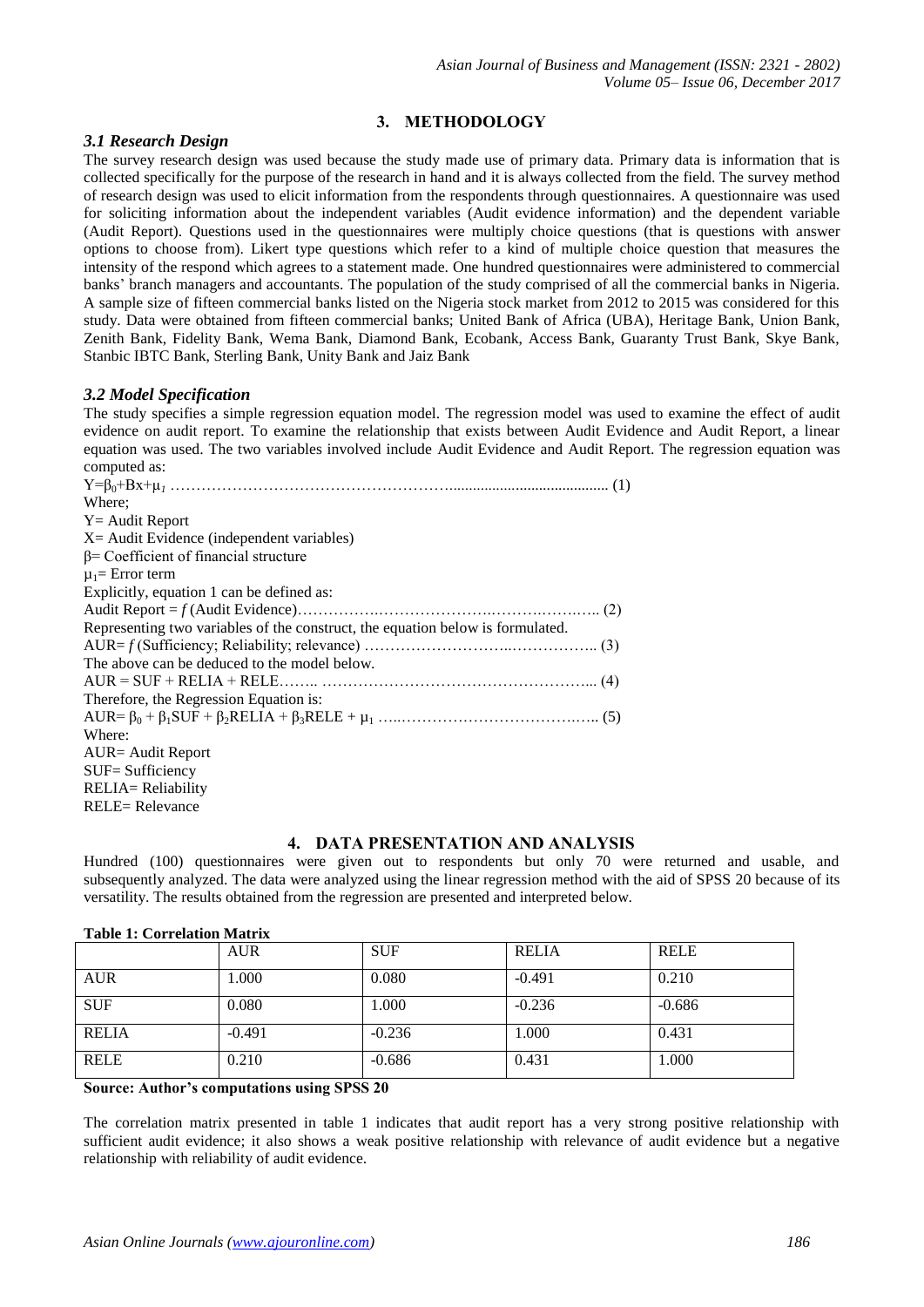| Variable    | <b>Unstandardized Coefficients</b> |            | Standardized<br>Coefficients |          | Prob. |
|-------------|------------------------------------|------------|------------------------------|----------|-------|
|             | Coefficient                        | Std. Error | Beta                         |          |       |
| (Constant)  | $-3.435$                           | 8.825      |                              | $-0.389$ | 0.764 |
| Sufficiency | 1.458                              | 2.493      | 0.506                        | 0.585    | 0.663 |
| Reliability | $-1.229$                           | 1.147      | $-0.751$                     | $-1.072$ | 0.478 |
| Relevance   | 3.475                              | 3.654      | 0.885                        | 0.951    | 0.516 |

#### **Table 2: Regression Results**

R Square 0.702 Durbin-Watson stat 1.760

Adjusted R Square 0.691 **Source: SPSS 20**

The regression result shows the systematic relationship between Audit Report, and Sufficiency, Reliability, and Relevance of audit evidence. The explanatory power of the model is shown by the coefficient of determinant (Rsquared). It is the squared correlation coefficient, it generally forecasts variability and relationship caused by the model. We use the adjusted component of the coefficient of determination to explain this because it explains the degrees of freedom. It is only influenced by variables that causes variability in the dependent variable. The adjusted R-squared value of 0.691 shows that the independent variables, Sufficiency, Reliability, and Relevance of audit evidence explain about 69% of the systematic variations in audit report of the commercial banks studied. Audit report is influenced by several variable including auditors independent, statutory laws, uncertainty of the client business, etc. However, the backbone of the audit exercise is largely influenced by the audit evidence, hence the results obtained from the model.

The Durbin Watson statistic of 1.76 drifts around 2 which is the conventional level and shows autocorrelation is absent in the independent variables.

# *4.1 Hypothesis Testing*

# **Hypothesis 1**

H0: Sufficiency of audit evidence does not significantly affect audit report.

The results obtained shows that with a t-statistic of 0.585 and a probability of 0.663, the P-value is higher than the 5% (0.05) significance level threshold, hence we accept the null hypothesis that says, Sufficient of audit evidence does not significantly affect audit report.

# **Hypothesis 2**

H0: reliability of audit evidence does not positively affect audit report.

With a t-statistic of -1.072 and probability 0.478, the P-value is higher than the 5% (0.05) significance level threshold. We therefore accept the null hypothesis that says reliability of audit evidence does not positively affect audit report. **Hypothesis 3**

H0: Relevance audit evidence does not significantly affect audit report.

With a t-statistic of 0.951 with a probability of 0.516, the P-value is higher than the 5% (0.05) significance level threshold. Again we accept the null hypothesis that says Relevance audit evidence does not significantly affect audit report.

# *4.2 Discussion of Findings*

Generally, the audit evidence needed to give an audit opinion are jointly significant. However, individually the audit evidence needed to give an audit opinion in commercial banks as discovered in this study were found not to be significant.

The results obtained shows that sufficient audit evidence has a positive relationship with audit report, although the relationship is not significant. This result is plausible in real life scenario because sufficient audit evidence can be obtain from an unreliable source. This result is consistent with the findings of Salterio and Koonce (1997), information obtained from members within the audit team is highly regarded by the auditor than that from the client's employee.

The results obtained shows that Reliable Audit Evidence has a negative relationship with audit report, although this relationship is not significant, the audit report of a company is invariably influenced by the reliability of the audit evidence principally because externally generated evidence is considered more reliable to the auditor than internally generated. Rose (2003) advice that the validity of particular information and/or its origin is not practically determine. This phenomenon remains acceptable since it helps to reduce auditors' liability with its client

The results also show that there is a positive relationship Audit Evidence Relevance and Audit Report. The relationship was found not to be significant. This is so because nowadays, the auditing profession has come to a conjoint treaty with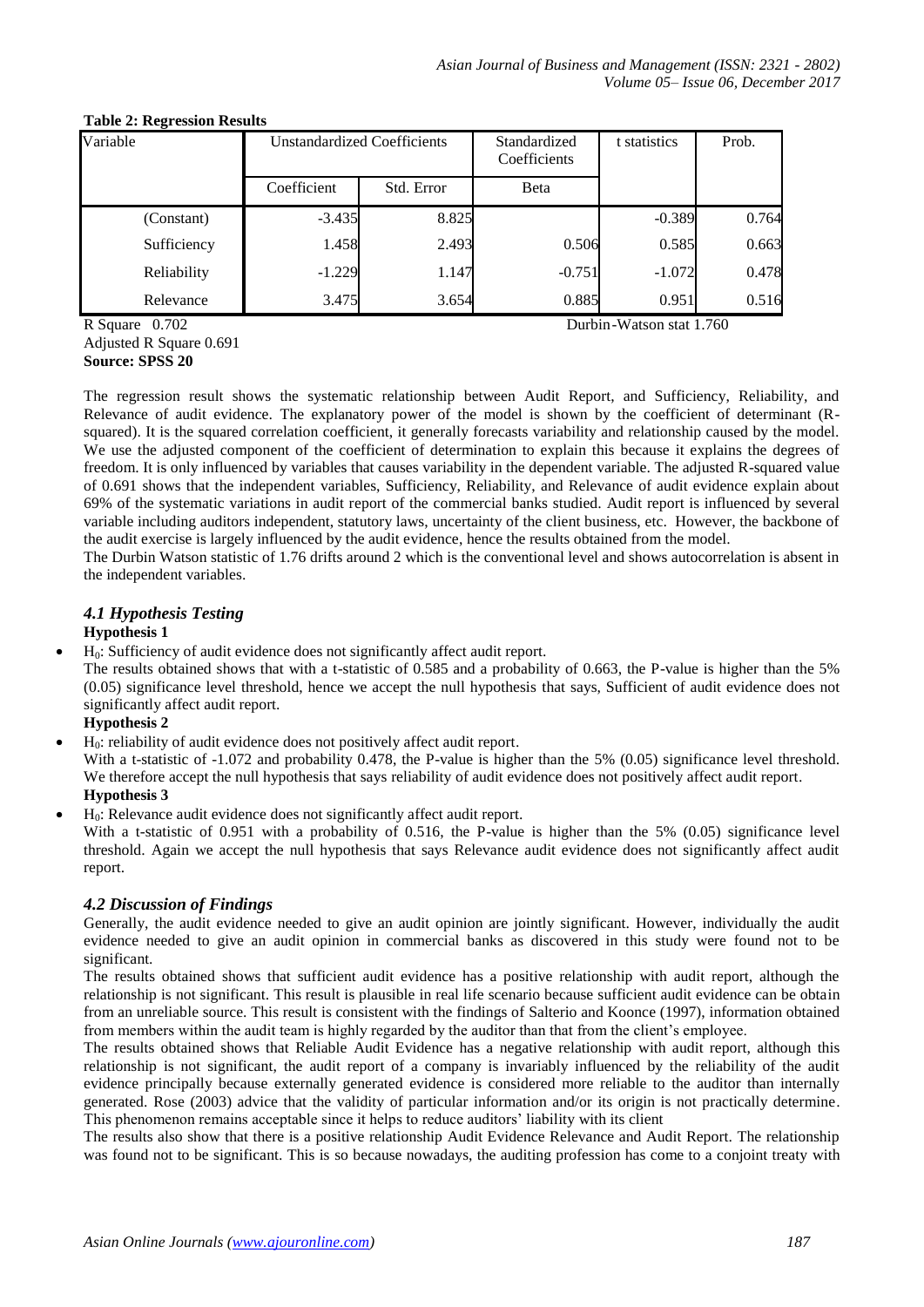the banking industry in many countries on the technique to be use in pursuing verifications. A standardize form is often use with open questions for the bank to complete.

# **5. CONCLUSION**

As seen in the results of this study, audit evidence when looked at holistically have a major influence on audit report of commercial banks in Nigeria. However, when Audit evidence is looked at individually, it doesn't have any significant effect on audit report of commercial banks in Nigeria. This is so because the auditor needs to gather sufficient, reliable and relevant audit evidence which will aid as a starting point from which he basis his audit opinion and how he arrive at such a conclusion.

#### *5.1 Recommendation for Further Study*

This study was only concerned with commercial banks in Nigeria. Thus, the outcome of this study may not be applicable to other sectors such as insurance companies, investment firms, and discount houses in Nigeria. Moreover, the study generally looked at audit evidence without specific attention to audit evidence as it relates to electronic data processing environment. These can be used to develop an additional model to study the relationship between the variables.

#### **6. REFERENCES**

- Abdel-Kader, M. (2003): *"Behavioral Aspects of Auditors' evidence evaluation: A Belief Revision Perspective*", Ashgate Publishing Ltd, Gower House, UK
- Adeniyi, A. A (2004). "*Auditing and Investigations*". Lagos: EL-TODA Ventures Limited.
- Al-Angari, H. (2006): "*The Role of Auditor in Detecting the Fraud*", Working Paper, the Role of Accounting Information in Stock Markets Conference, King Suod University, Saudi Arabian
- Augustine O, Chijioke M, Lucky G. O and Kinglsey Kuegbe (2013) *Impact of Audit Evidence on Auditor's Report*  R Research Journal of Finance and Accounting, Vol.4, No.13, 2013
- Caster, P., and Pincus, V. (1996): "*An Empirical Test of Bentham's Theory of the Persuasiveness of Evidence*", Auditing: Journal of Practice and Theory, Vol. 15, pp 1- 22.
- Crowther. D and R. Jatana (eds.) *International dimensions of corporate social responsibility*, Vol.1, pp 135-152.
- Goodwin, J. (1999): "*The Effects of Source Integrity and Consistency of Evidence on Auditors' Judgments*", Auditing: A Journal of Practice and Theory, Vol. 18, No. 2, pp 1-16
- Florea R.," *Contabilitate consolidată și auditul grupurilor de societăți*", Ed. Tehnopress, Iași, 2010
- International Federation of Accountants [IFAC] (2010a): "*2010 Handbook of International Quality Control, Auditing, Review, Other Assurance, and Related Services Pronouncements*", New York: International Federation of Accountants [IFAC]
- International Federation of Accountants [IFAC] (2010b): ISA 700, *"The Independent Auditor's Report on a Complete Set of General Purpose Financial Statements"*, New York: International Federation of Accountants [IFAC]
- International Federation of Accountants [IFAC] (2010c): "*Basis for Conclusions*: ISA 580, *'Management Representations'*", New York: International Federation of Accountants [IFAC]
- International Federation of Accountants [IFAC] (2010d): ISA 330, *'The Auditor's Responses to Assessed Risks'*, New York: International Federation of Accountants [IFAC]
- Janvrin, D. (2001): "*The Mitigating Effect of Internal Control Effectiveness on the Relationship between Source Objectivity, Evidence Set Size, and Evidence Persuasiveness",* Working Paper, University of Iowa, USA.
- Lin. Z.J., Liu. M., & Z. Wang. (2009). *Market Implications of the Audit Quality and Auditor*
- Marris, D. (2010): "*Challenges Obtaining Audit Evidence*", Working Paper, Texas Womans University, available at:<http://ssrn.com/abstract=1590634>
- Missah, H. (2008): "*Gathering and Documenting Audit Evidence*", Working Paper, Strengthening Canadian Public Sector Governance, Accountability, Management and Audit [CCAF-FCCI]
- Rose, J. (2003): "*The Effects of Fraud Risk Assessments and a Risk Analysis Decision Aid on Auditors' Evaluation of Evidence and Judgment*", A Journal of Accounting Forum, Vol. 27, No. 3, pp 312-338.